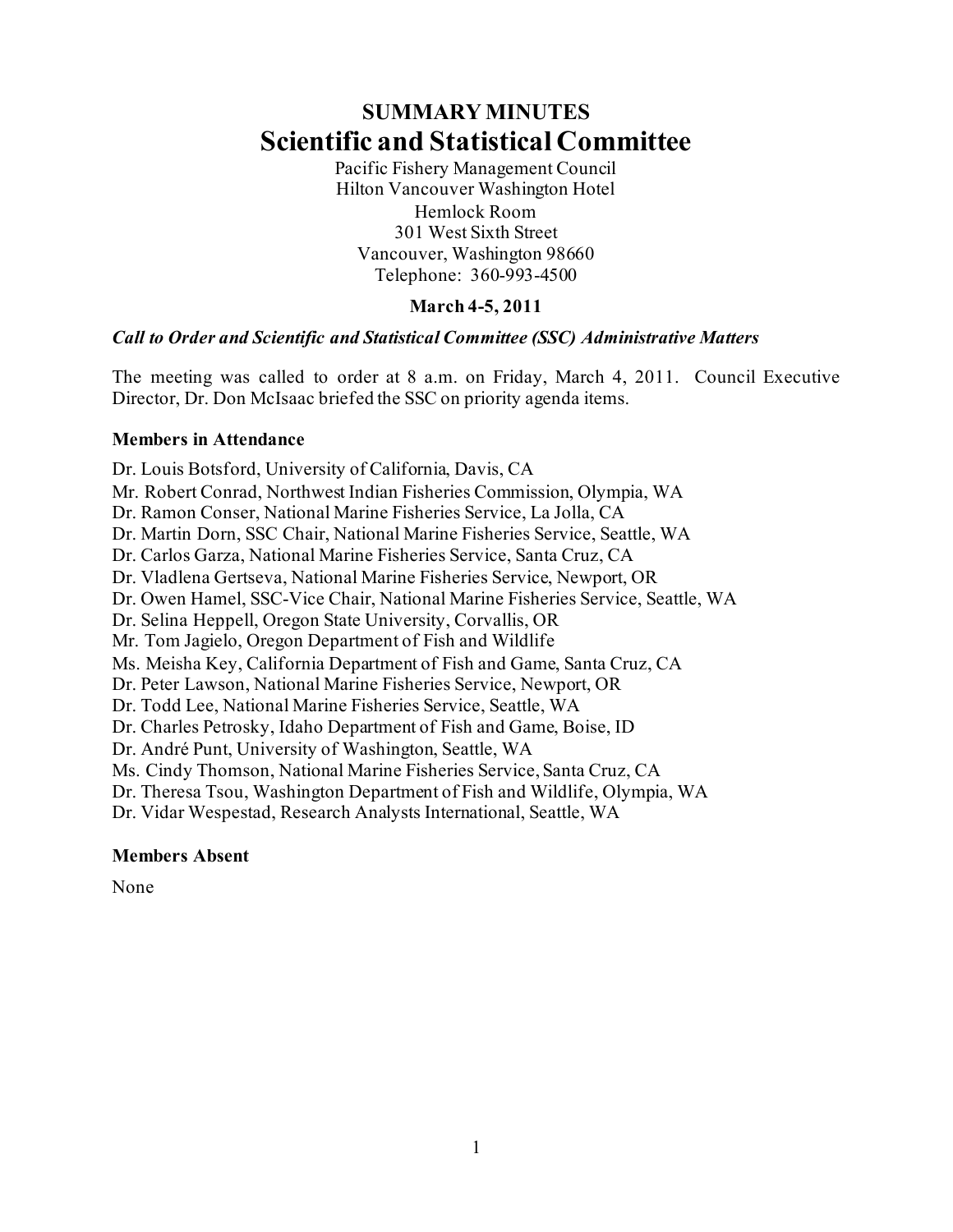| SSC Recusals for the March 2011 Meeting.                                                                                                                                                                                                                                                                                                                                               |                                                                  |                                                                                                                                      |  |  |  |
|----------------------------------------------------------------------------------------------------------------------------------------------------------------------------------------------------------------------------------------------------------------------------------------------------------------------------------------------------------------------------------------|------------------------------------------------------------------|--------------------------------------------------------------------------------------------------------------------------------------|--|--|--|
| <b>SSC Member</b>                                                                                                                                                                                                                                                                                                                                                                      | <i><b>Issue</b></i>                                              | <b>Reason</b>                                                                                                                        |  |  |  |
| Mr. Tom Jagielo                                                                                                                                                                                                                                                                                                                                                                        | 2011 Pacific Sardine Exempted<br>Fishing Permit (EFP)            | SSC Independence, Mr. Jagielo served as a science<br>advisor for the West Coast Aerial Sardine Survey, a<br>potential EFP applicant. |  |  |  |
| Dr. Owen Hamel                                                                                                                                                                                                                                                                                                                                                                         | Pacific Whiting Assessment and<br>Harvest Specification for 2011 | SSC Independence, Dr. Hamel was a member of<br>the stock assessment team.                                                            |  |  |  |
| SSC members of External Review Panels for items considered at the March 2011 Meeting.<br>SSC members of external review panels are noted below for the record. SSC members of External Review Panels may<br>participate in SSC deliberations, but they are expected to remain neutral if the SSC is being asked to arbitrate differences<br>between review panels and technical teams. |                                                                  |                                                                                                                                      |  |  |  |
| <b>SSC Member</b>                                                                                                                                                                                                                                                                                                                                                                      | <b>External Panel Membership</b>                                 |                                                                                                                                      |  |  |  |
| Mr. Tom Jagielo                                                                                                                                                                                                                                                                                                                                                                        | 2011 Pacific Whiting Stock Assessment Review Panel Chair         |                                                                                                                                      |  |  |  |

#### **Scientific and Statistical Committee Comments to the Council**

The following is a compilation of March 2011 SSC reports to the Pacific Fishery Management Council (Council) in the order they were discussed by the SSC. (Related SSC discussion not included in written comment to the Council is provided in *italicized text*).

#### *Coastal Pelagic Species Management*

#### C.1 2011 Pacific Sardine Exempted Fishing Permits

The Scientific and Statistical Committee (SSC) was briefed by Mr. Kerry Griffin of the Council staff on the West Coast Aerial Sardine Survey Exempted Fishing Permit (EFP) application for 2011. Mr. Tom Jagielo, the sardine survey science advisor, provided additional information. The permit would continue EFP research conducted in 2009 and 2010 (and a non-EFP pilot project in 2008), and the proposed survey follows essentially the same methodology as in previous years. The survey area is reduced in extent from both the 2009 and 2010 surveys, covering the region off the coasts of Washington and Oregon, but not extending into California.

The survey design is a two-stage sampling approach that includes: 1) a photographic aerial survey, and 2) at-sea point set sampling to estimate species composition, school density, and biological characteristics of the fish. In addition to the latitudinal reduction in survey coverage, the 2011 survey design includes a doubling in transect density between Tillamook, Oregon and the U.S./Canadian border, where the vast majority (>95%) of sardine school surface area north of 42º N latitude has been found, increasing the number of transects from 27 to 41, which should reduce the variance of the estimates.

The EFP proposal in the Briefing Book requests 2,100 mt for the survey, while the applicant intends to request another 600 mt to cover the cost of a third plane while also increasing the number of point set samples (from  $\sim$  56 to  $\sim$  72). The third plane is needed to increase the number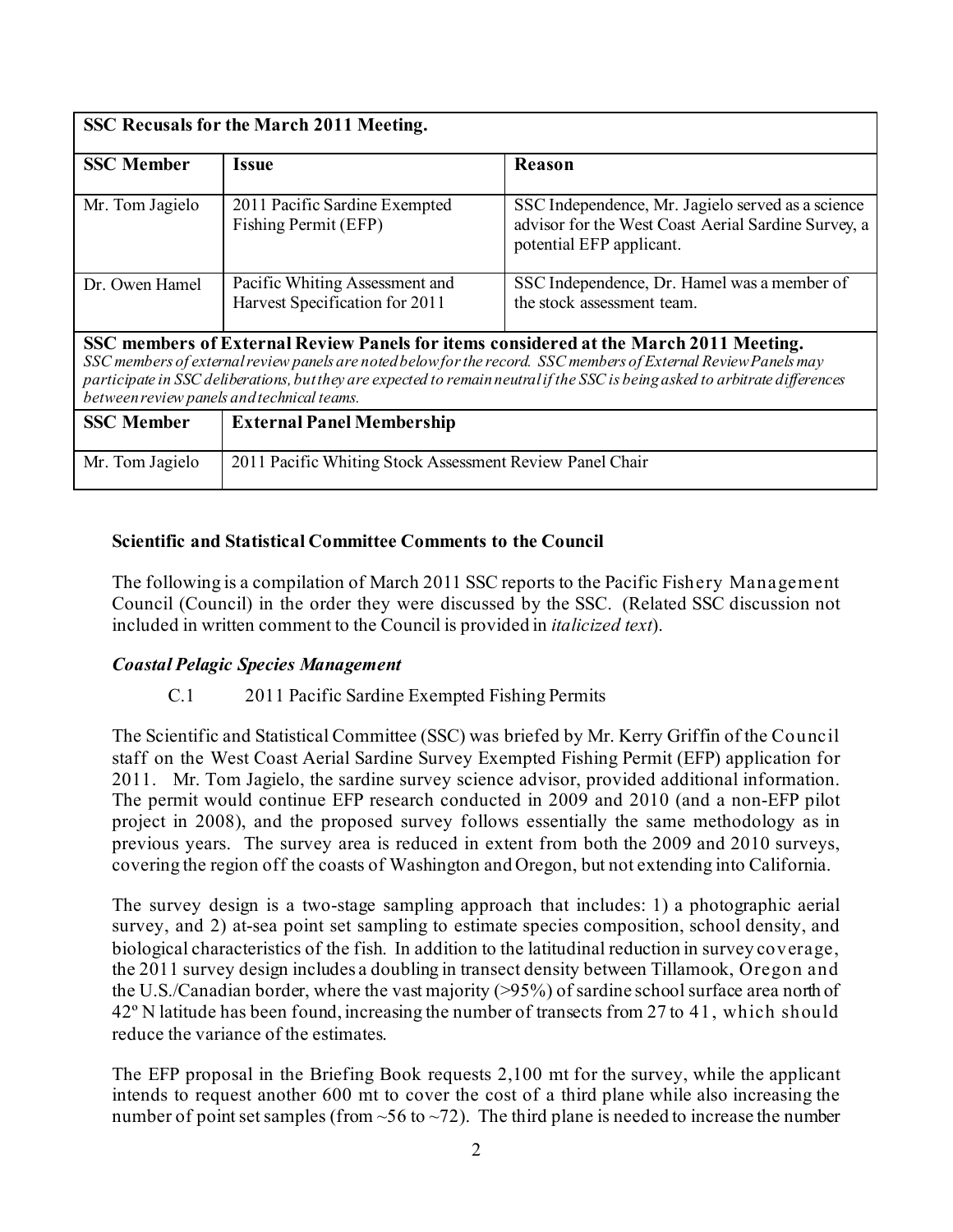of aerial transects and to allow more of the visual survey, but not the point sets, to occur earlier, reducing the impact of poor weather by allowing more data to be collected on each good weather day.

The SSC continues to be concerned about the lack of explicit protocols for the spatial distribution of point sets, which are needed to address a concern that the sets tended to be geographically clustered in the 2009 and 2010 surveys, and therefore, might not have captured possible spatial variability in the relationship between school size and biomass. Since length composition and other biological data are also collected from the point sets, spatial variation in the biological characteristics might also have been missed. The EFP proposal should address how adequate length samples will be collected spatially.

A separate survey may occur in Canadian waters during 2011. However this will depend upon Canadian governmental approvals. The addition of a Canadian survey would not only result in more complete stock coverage, but would provide additional information on the selectivity of the U.S. portion of the survey. The results of any Canadian survey in 2011 are, however, unlikely to be included in the 2011 sardine assessment.

There is a strong scientific basis for the EFP proposal. The continuation of the time series and additional year's data on the surface area to biomass relationship will add to the upcoming and future sardine stock assessments. The SSC recommends that the EFP proposal be approved for public review following any changes in the requested set-aside and related additional justification.

# *Marine Protected Areas*

D.1 Olympic Coast National Marine Sanctuary Management Plan Review

The Scientific and Statistic Committee (SSC) notes the intent of the Olympic Coast National Marine Sanctuary (Sanctuary) to participate in the Pacific Fishery Management Council's Essential Fish Habitat process to identify Habitat Areas of Particular Concern in Sanctuary waters. The SSC appreciates the efforts made by the Sanctuary to collaborate and coordinate the Sanctuary Management Plan with the Council and other agencies. The SSC supports the Council's letter prepared by the Habitat Committee commenting on the revised Sanctuary Management Plan.

#### *Ecosystem-Based Management, continued*

# J.1 Ecosystem-Based Fishery Management Plan

The Scientific and Statistical Committee (SSC) was briefed by Dr. John Field regarding the Ecosystem Plan Development Team's (EPDT) "Discussion Document: Assessing Ecosystem Policy Principles and Bringing Ecosystem Science into the Pacific Fishery Management Council Process" (Agenda Item J.1.c, Attachment 1). The SSC commends the EPDT for its thorough documentation of ecosystem-based management measures and research needs associated with each of the Council's four fishery management plans (FMPs), and for considering needs and challenges common to all FMPs and cross-FMP effects.

Section 4 of the discussion document includes a lengthy list of ecosystem science topics relevant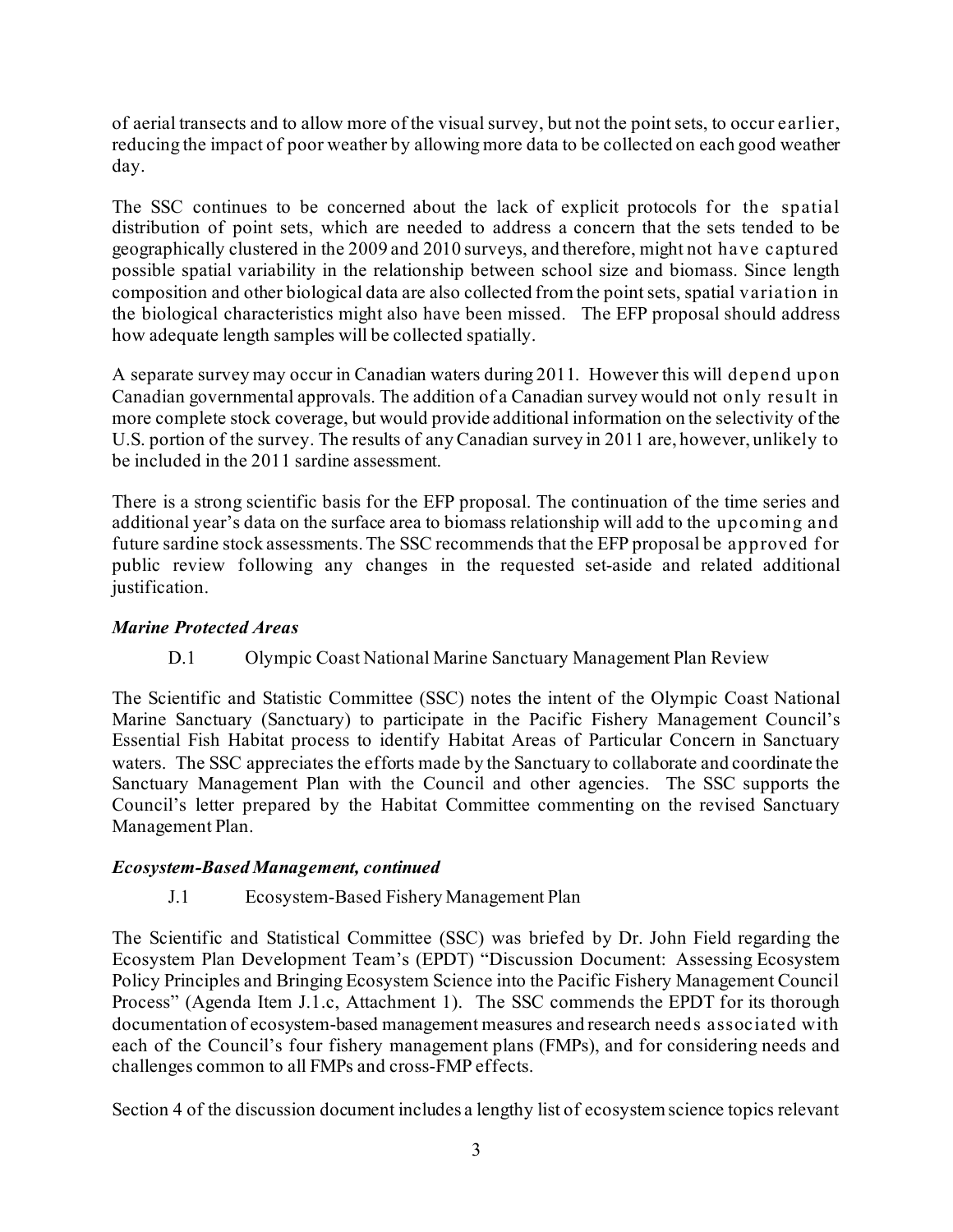to each FMP, as well as topics common across FMPs. It would be helpful if these topics were categorized according to whether they can be addressed in the short term or will require intermediate to long-term research to accomplish.

The SSC notes the following regarding ecosystem-based management:

- Procedures need to be established to identify the types of ecosystem information relevant to Council deliberations and when and how such information should be used in the Council process.
- Building upon existing population models already used by the Council is a constructive and practical way to make progress on incorporating ecosystem considerations into management.
- Incorporation of ecosystem considerations into stock assessments should be considered judiciously. While ecosystem data may be informative, integration of such data directly into assessments also introduces additional sources of uncertainty. Ecosystem data should be considered in terms of whether they provide practical benefits such as improving forecasts. Complexity for its own sake does not generally lead to better assessments or better management.
- Incorporation of ecosystem considerations into management is not limited to quantitative models. Information on biophysical variables, predator/prey relationships and the like may provide insights into stock assessment results or potential risks associated with management decisions.
- Some ecosystem variables may not be immediately relevant to management but may provide longer-term insights into the effects of dynamic factors such as climate change on Council-managed species. Processes for identifying and monitoring such information and tracking related research – perhaps as part of the California Current Integrated Ecosystem Assessment (CCIEA) – need to be developed.
- While stock assessment models currently used by the Council will continue to be relevant as the Council moves toward ecosystem-based management, additional tools (e.g., Atlantis, CCIEA) will also need to be evaluated. Atlantis is a complex model that includes many different modules (e.g., species interactions, stock assessment, fleet dynamics). Reviewing models such as Atlantis will require an interdisciplinary team of reviewers, adequate model documentation, and considerable review time. Procedures for reviewing such models need to be established.
- Socioeconomic factors are an important consideration in ecosystem-based management. For instance, the EPDT notes that FMP fisheries can have cumulative effects that are reflected in spatial and temporal patterns of fishing behavior, effort shifts among fisheries, and the viability and resilience of coastal communities. The SSC notes that community 'viability' and 'resilience' are often cited but ill defined concepts. It is important that socioeconomic changes be captured in a broad range of indicators that are measurable.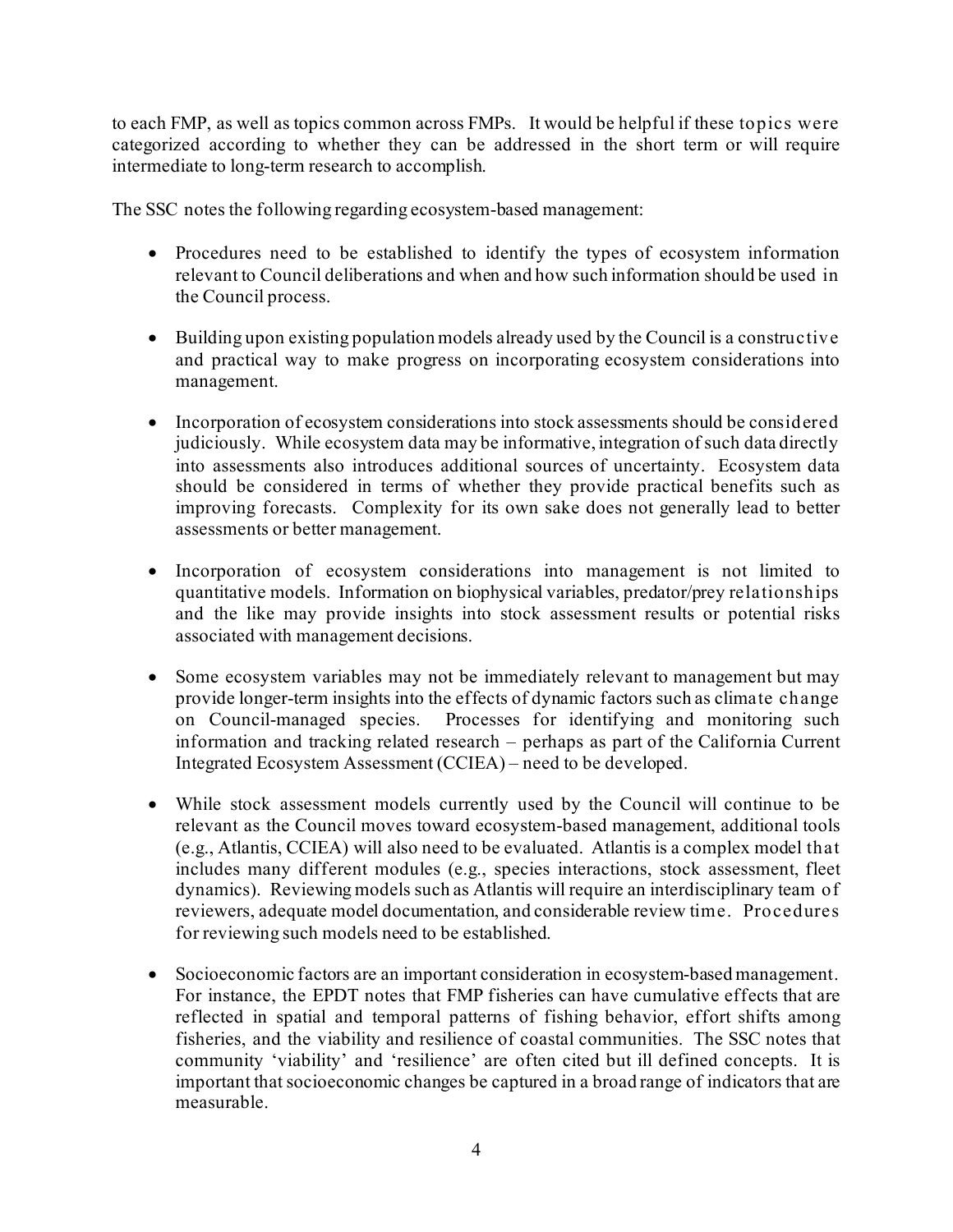Orderly processes need to be established for identifying and incorporating relevant ecosystem considerations into management. The SSC proposes a two-day meeting of its Ecosystem-Based Management Subcommittee in mid-April to help address this need, as follows:

- The Subcommittee will draft terms of reference for identifying ecosystem information relevant to stock assessments and incorporating ecosystem considerations into assessments. Among other things, this will help bring clarity to what would be needed to meet the EPDT's proposed schedule for "bringing ecosystem considerations into stock assessment and harvest-setting processes" (Agenda Item J.1.c, Attachment 1, EPDT Discussion Document, Table 4.1).
- The Council has a longstanding practice of reviewing new models before they are considered for use in management. The Subcommittee will examine current terms of reference for methodology reviews to determine their applicability to review of ecosystem tools that are new to the Council, such as Atlantis.
- Information sources such as the CCIEA provide extensive technical information regarding the California Current Ecosystem. The Subcommittee will discuss the CCIEA in terms of its content and how that content can be organized in ways that enhance its utility to the Council. This is intended to complement efforts initiated by the EPDT to "work with the Science Centers to select a pilot set of species, spread among the four FMPs and of potential interest to the Council" (Agenda Item J.1.c, Attachment 1, EPDT Discussion Document, p. 17).

#### *Council Administrative Matters*

K.4 Future Council Meeting Agenda and Workload Planning

#### **Groundfish Workload Planning**

Mr. John DeVore briefed the Scientific and Statistical Committee (SSC) regarding the Council's Process Improvement Committee (PIC) for the groundfish biennial specification process. The SSC will make recommendations to the Council about the PIC proposals at the April Council meeting. In general, SSC review and input on science is desired by September 2011. The SSC would like to schedule a review of the Northwest Center's IO-PAC model that is used to evaluate economic impacts of management alternatives. The SSC recommends an initial outside expert review (i.e. a desk-review) to verify adequate documentation and develop recommendations for a more in-depth review by the SSC's Economics Subcommittee. The outside desk-review would likely need to occur in August with the Economics Subcommittee review occurring between then and the September Council meeting.

The SSC discussed whether to update sigma  $(\sigma)$  using the current round of stock assessments. The SSC recommends that  $\sigma$  not be modified this year because there will be limited new information about  $\sigma$  from the assessments conducted this year. This will allow for more stability in the system, address workload concerns, and allow acceptable biological catches to be calculated for each assessment as it is finalized rather than waiting until all of the assessments are completed. After the completion of this assessment cycle,  $\sigma$  will be re-examined to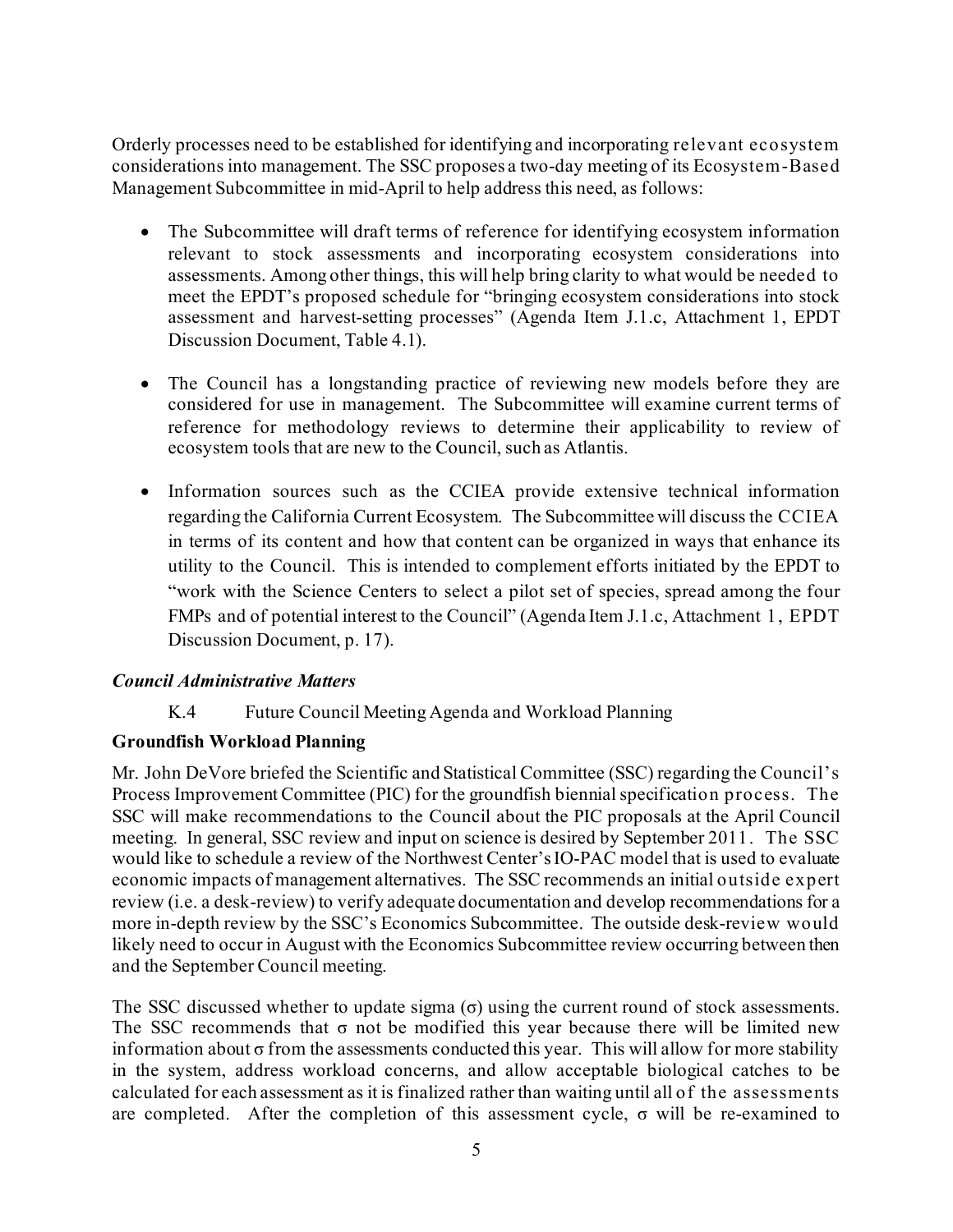determine if any changes should be made for the next cycle.

# **Coastal Pelagic Species (CPS) Workload Planning**

# CPS Methodology Review

To be able to clearly convey to the CPS Stock Assessment Teams how acoustic-trawl data should be treated in the 2011 CPS assessments, the SSC sees a need to review the results of the February 2011 CPS methodology review panel during the April Council meeting.

# Pacific Sardine Stock Assessment Review (STAR) Panel

The current tentative dates of the Pacific sardine CPS STAR Panel are an issue for the proposed 2011 aerial survey because it leaves very little time for the finalization of data collection and analysis. The current dates of the sardine STAR Panel also conflict with the end of the September Council meeting. Moving this STAR Panel into the first week of October would provide more time to complete the 2011 aerial survey work, but will limit the time available to complete and review the post-STAR Panel draft of the assessment. There is a possibility that the STAR Panel report and post-STAR Panel draft will not be available in time for the November Council meeting Briefing Book. However, the SSC expects that an adequate review can be conducted under this schedule and recommends that the Pacific sardine STAR Panel occur from October 4-7, 2011.

# *Salmon Management*

# G.1 2010 Fisheries & 2011 Stock Abundance Estimates

# **2010 Ocean Salmon Fisheries**

Dr. Robert Kope presented the results of 2010 ocean salmon fisheries and pointed out that observed abundance, as evidenced by spawning escapement, was relatively close to the forecasts, although catch was substantially lower than predicted for all fisheries and for both Chinook and coho salmon.

The Scientific and Statistical Committee (SSC) noted that non-retention mortality for Chinook greatly exceeded the forecast value for inside Puget Sound fisheries (Table I.8 in Review of 2010 Fisheries). The abundance of sublegal Chinook in these areas was much higher than expected for the last two years.

# **2011 Stock Abundance Forecasts**

Dr. Kope also presented the stock abundance predictions for 2011. The increase reported in 2011 for Oregon coast natural area is a result of new model methodology and not a projected increase in abundance.

The SSC endorses the 2011 forecasts in Preseason Report I as the best available science for use in 2011 management.

There was one note of caution shared by the SSC and Salmon Technical Team (STT). The 2011 forecast value for the Sacramento Index (SI) is more than three times that for 2010. The STT noted that the forecasts for both 2009 and 2010 were substantially greater than observed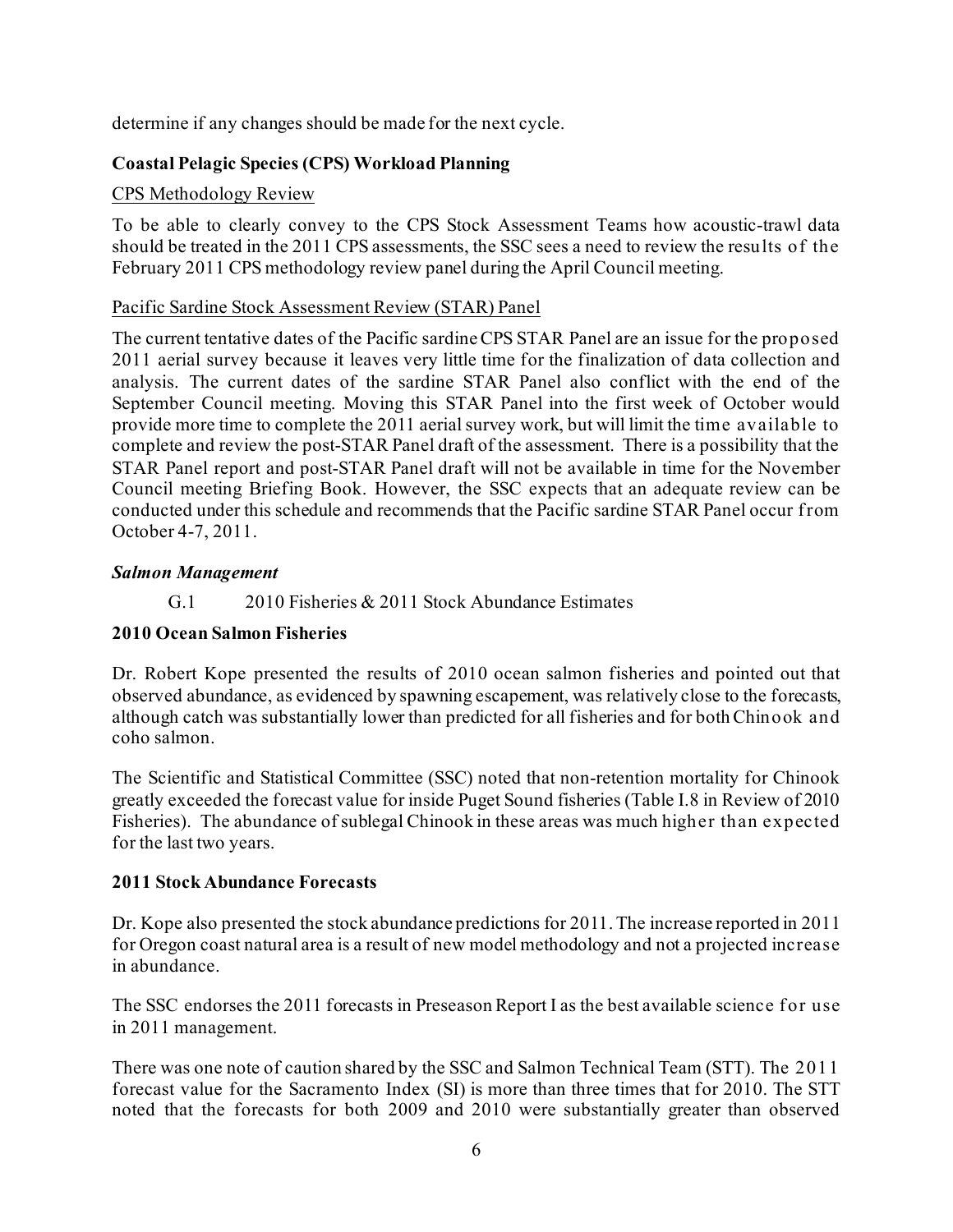abundances and that this is likely an upward bias in the SI forecast due to the increasing strength of successive, recent cohorts. The SSC wants to underscore the importance of this phenomenon, as this condition continues in 2011, and recommend that this likely bias be considered in the 2011 season setting process.

The SSC discussed whether the bias can be corrected using the relationship between pre- and post-season estimates for the last two years. STT members stated that such an adjustment did not increase accuracy when applied retrospectively.

#### *Salmon Management, continued*

# G.2 Stocks Not Meeting Conservation Objectives

Dr. Robert Kope briefed the Scientific and Statistical Committee on salmon stocks currently not meeting conservation objectives. No stocks are currently overfished or triggering an overfishing concern with the exception of Sacramento River Fall Chinook (SRFC). SRFC escapements were below the minimum of 122,000 in 2007, 2008, and 2009. In 2010, escapement was 125,353 hatchery and natural fish. Current status depends on the criterion adopted for ending the overfishing concern. The Salmon Technical Team recommends using the preferred criterion proposed for Amendment 16: a three year geometric mean escapement exceeding 122,000  $(S<sub>MSY</sub>)$ . Using this measure, the overfishing concern would be ended with an escapement of 354,412 in 2011.

### *Salmon Management, continued*

### G.3 Sacramento Fall Chinook Overfishing Assessment

The Scientific and Statistical Committee (SSC) reviewed the Salmon Technical Team (STT) Supplemental Report "Assessment of Factors Affecting Escapement Shortfalls of Sacramento River Fall Chinook Salmon in 2007-2009" (Agenda Item G.3.b). Dr. Robert Kope was present to summarize the report and answer questions. The STT document was largely based on the National Oceanic and Atmospheric Administration (NOAA) Technical Memorandum "*What Caused the Sacramento River Fall Chinook Stock Collapse?*" which was reviewed and commented on by the SSC at the April 2009 Pacific Fishery Management Council (Council) meeting. The NOAA report was focused on the 2004 and 2005 brood years, while the STT report included the 2006 brood year.

The STT report addresses one of the two issues identified by the SSC in its statement on the NOAA Technical Memorandum in April 2009 (April 2009 Agenda Item H.2.c, Supplemental SSC Report). Specifically, breeding success of Cassin's Auklet in additional years is presented in the STT report. There was no further analysis or data presented which addressed the second issue identified by the SSC, namely an examination of trends in annual catchability of outmigrating juvenile Chinook salmon for the Chipps Island seine sampling program.

Because the STT report focuses on the response of only three brood years, the SSC is concerned that the report's conclusions may not be robust. This same concern was expressed regarding the NOAA Technical Memorandum in April 2009. Analyses in both reports would have been strengthened by examining a longer time series of data beyond those years adjacent to the brood years in question.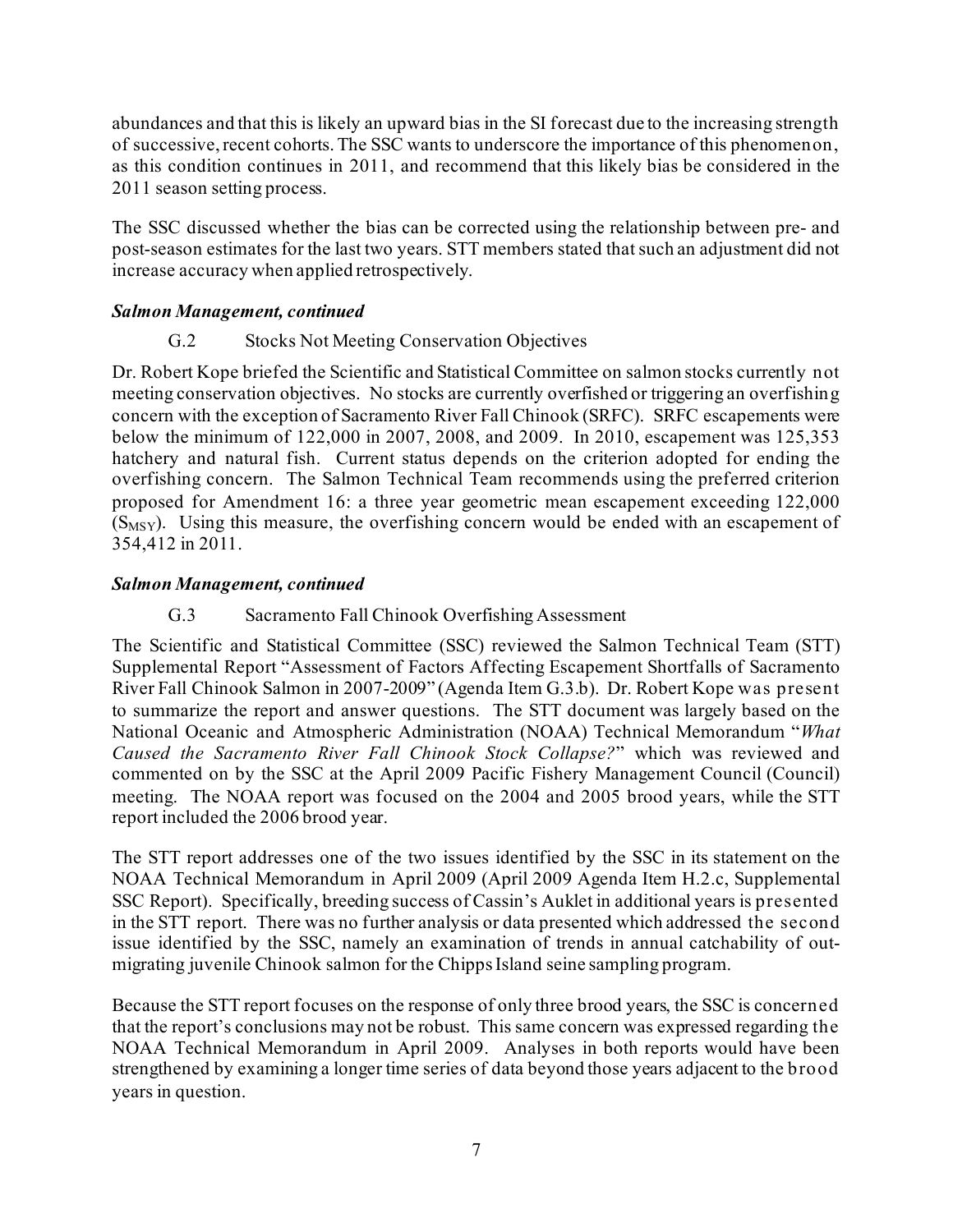The SSC generally supports the supplemental STT report conclusions that ocean conditions were an important proximal factor contributing to the poor performance of the 2004, 2005, and 2006 brood years of Sacramento River fall Chinook (SRFC). However, because a high proportion of the stock is composed of hatchery fish that are released in San Francisco Bay and are not exposed to the freshwater environment, ocean conditions will almost by default be a major influence on overall brood survival. However, the SSC stresses that there is ample evidence of problems in the freshwater environment which affect survival of fish that migrate through the system.

The STT applied the conservation objectives proposed for SRFC in Amendment 16 to the Salmon Fishery Management Plan. Based on the three-year geometric mean escapement the SRFC stock would never have been classified as overfished using a trigger point of  $0.5 \times S_{MSY}$ , despite the lowest escapements on record. Current data collection programs, including the collection of age composition data and constant fractional marking, should provide new information that could be used in the future to re-visit  $S_{MSY}$  and  $F_{MSY}$  for this stock. The SSC supports the continuation of these important data collection efforts.

#### *Groundfish Management*

#### H.3 Pacific Whiting Assessment and Harvest Specification for 2011

The Scientific and Statistical Committee (SSC) was briefed on the hake assessment conducted using the Stock Synthesis (SS) model by Dr. Ian Stewart and the TINSS model by Dr. Robyn Forrest. Mr. Tom Jagielo presented the report of the Stock Assessment Review (STAR) Panel. There was increased collaboration between the Canadian and U.S. members of the Joint Technical Working Team (Team) prior to this year's assessment, and both models used a common data set. This data set was checked and revised for the 2011 assessment. A major difference between the data sets on which the 2010 and 2011 assessments were based was that the acoustic survey data prior to 1995 were not included in the 2011 assessment owing to limited spatial and bathymetric coverage. The acoustic data from 1995 to 2009 were comprehensively re-analyzed, and account was taken of the impact of the presence of Humboldt squid on the results of the 2009 survey.

The SSC commends the Team for the analyses undertaken and the level of collaboration. This made the process of reviewing the two models more straightforward than was the case in 2010 when the two models were based on vastly different assumptions and data sets. The SSC noted that several differences between two models remain. However, there is no compelling reason to prefer one model over the other. As such, the SSC agrees that the outcome of two models from the STAR Panel represents best available science, and that management decisions should be based on the combined results of both models.

The SSC was informed that a minor error was discovered in the specification of the TINSS model after the STAR Panel. The differences in results between the corrected version of the model and those in the Draft Stock Assessment (Supplemental Attachment 2) are small, and the SSC recommends that the corrected model be used for decision making. The assessment report should be updated with the results for the corrected model before the Stock Assessment and Fishery Evaluation (SAFE) report is published. The numbers in this statement are based on the outcomes of the corrected model.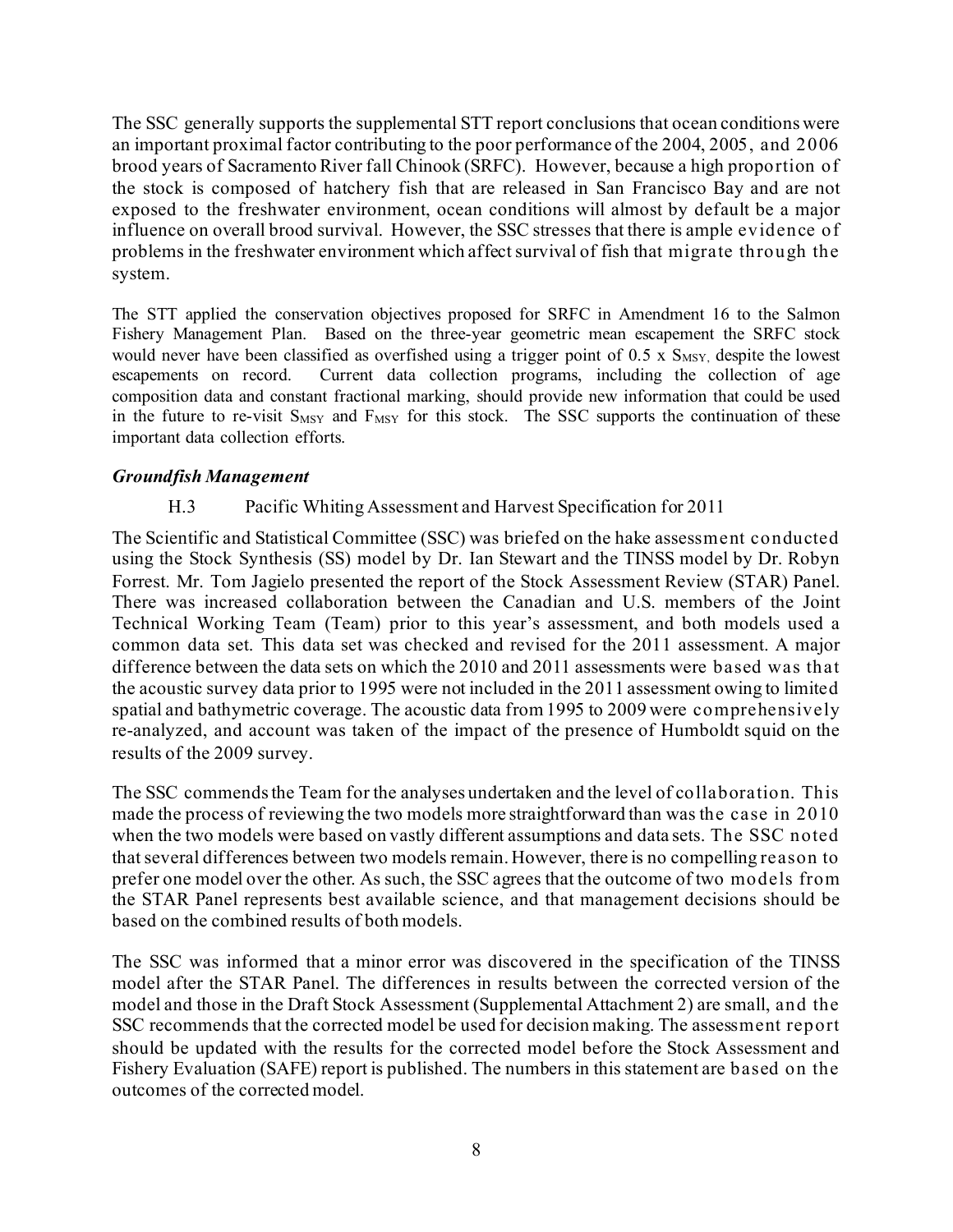The SSC notes that the results from the 2011 assessment differ from those of 2010 assessment. There are a number of reasons for this, including a reformulation of the SS model, correction of errors to the implementation of the TINSS model, and changes to data streams. The inclusion of the 2010 fishery age data had a particularly large impact on the estimates of abundance for recent years.

Pacific hake is an exempt species under the U.S.-Canada hake treaty. As such, although an overfishing level (OFL) needs to be set, there is no requirement for the SSC to recommend an acceptable biological catch (ABC). The SSC agreed to base the OFL for Pacific hake on pooling the results from the SS and the corrected TINSS models under the assumption that these two models are equally likely. The resulting OFL from this approach is 973,700 mt and the SSC endorses this value. There is a 75 percent probability that OFL lies between 530,000 mt and 1,726,000 mt. The full results of this pooling process should be provided by the Team to the Groundfish Management Team because it reflects a distribution for the OFL, and hence captures the uncertainty due to model choice and the uncertainty due to the fit of the model to the data. This information, in addition to the decision tables for each model, could be used by the Council if it wishes to compute a buffer to account for scientific uncertainty.

The SSC agrees with the Joint Technical Team and the STAR Panel that a key uncertainty in the stock assessment is associated with the estimate of the size of the 2008 year-class, which is currently based entirely on the 2010 fishery age data. Inferences about the strength of this yearclass rely on the assumption that the selectivity for age-2 animals in the fishery is unchanging over time even though this may not be the case. In particular, the SSC notes that although a large number of age-2 fish in the fishery catches is generally indicative of strong year-class, this is not always the case.

# *SSC Notes on H.3*

*Further explore the implications of the designs used by the Alaska Fisheries Science Center on weight-at-age and catch-at-age.*

*Develop an approach for more straightforward pooling of the results of TINSS and SS.*

*Consider using the acoustic survey data to provide indices of age-1 whiting.*

**Adjournment**: The SSC adjourned at approximately 5:30 p.m., Saturday, March 5, 2011.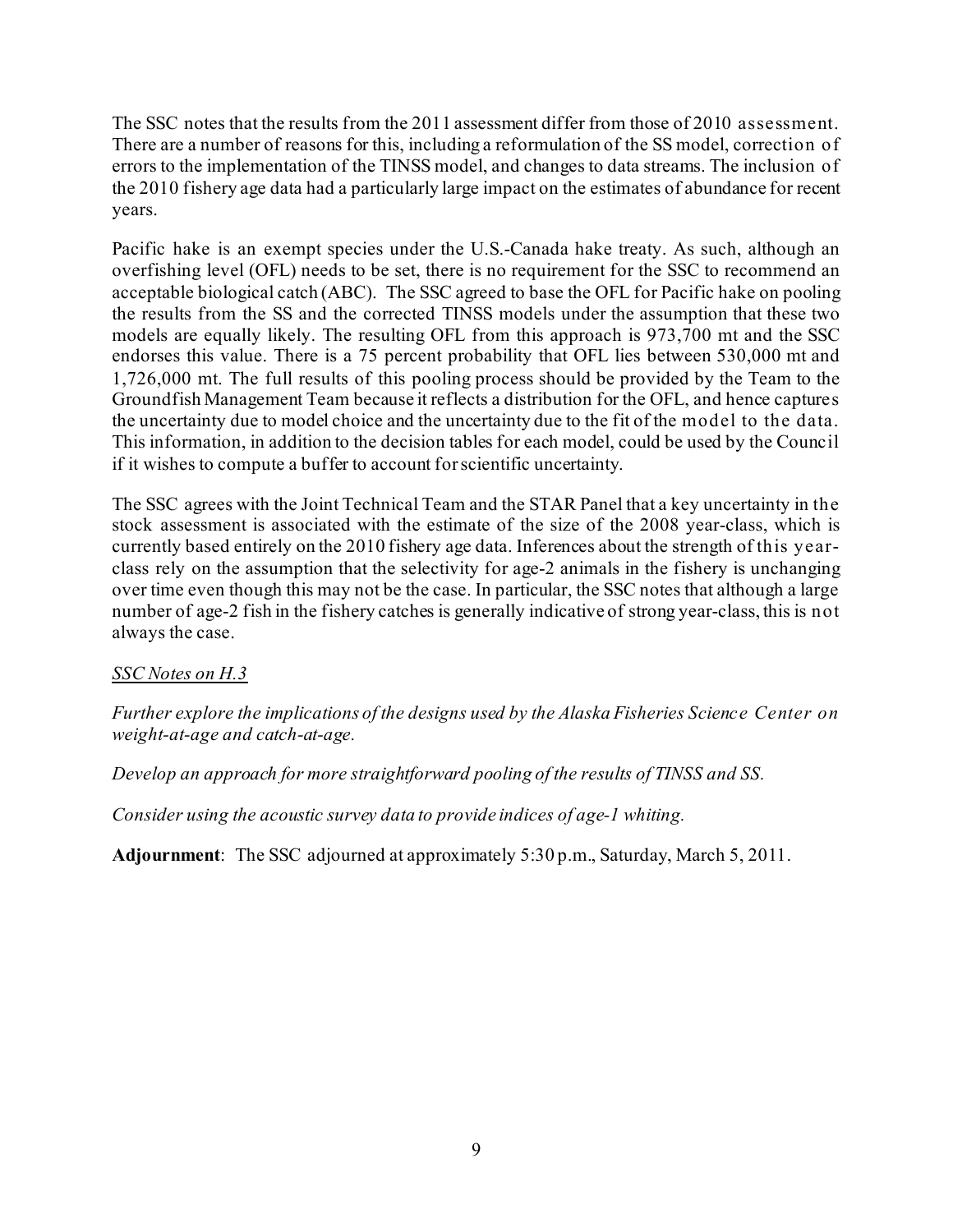# SSC Subcommittee Assignments, March 2011

| <b>Salmon</b>        | <b>Groundfish</b>      | <b>CPS</b>        | <b>HMS</b>        | Economic             | Ecosystem-<br><b>Based</b><br>Management |
|----------------------|------------------------|-------------------|-------------------|----------------------|------------------------------------------|
| <b>Robert Conrad</b> | <b>Vidar Wespestad</b> | <b>André Punt</b> | <b>Ray Conser</b> | <b>Cindy Thomson</b> | Selina Heppell                           |
| Loo Botsford         | Loo Botsford           | Ray Conser        | Robert Conrad     | Vlada Gertseva       | Ray Conser                               |
| Carlos Garza         | Ray Conser             | Carlos Garza      | Selina Heppell    | <b>Todd Lee</b>      | Martin Dorn                              |
| Owen Hamel           | Martin Dorn            | Owen Hamel        | Tom Jagielo       | André Punt           | Vlada Gertseva                           |
| Meisha Key           | Vlada Gertseva         | Selina Heppell    | André Punt        |                      | Pete Lawson                              |
| Pete Lawson          | Owen Hamel             | Tom Jagielo       | Vidar Wespestad   |                      | Todd Lee                                 |
| Charlie Petrosky     | Tom Jagielo            | Meisha Key        |                   |                      | André Punt                               |
|                      | André Punt             |                   |                   |                      | Cindy Thomson                            |
|                      | Theresa Tsou           |                   |                   |                      | Theresa Tsou                             |

**Bold** denotes Subcommittee Chairperson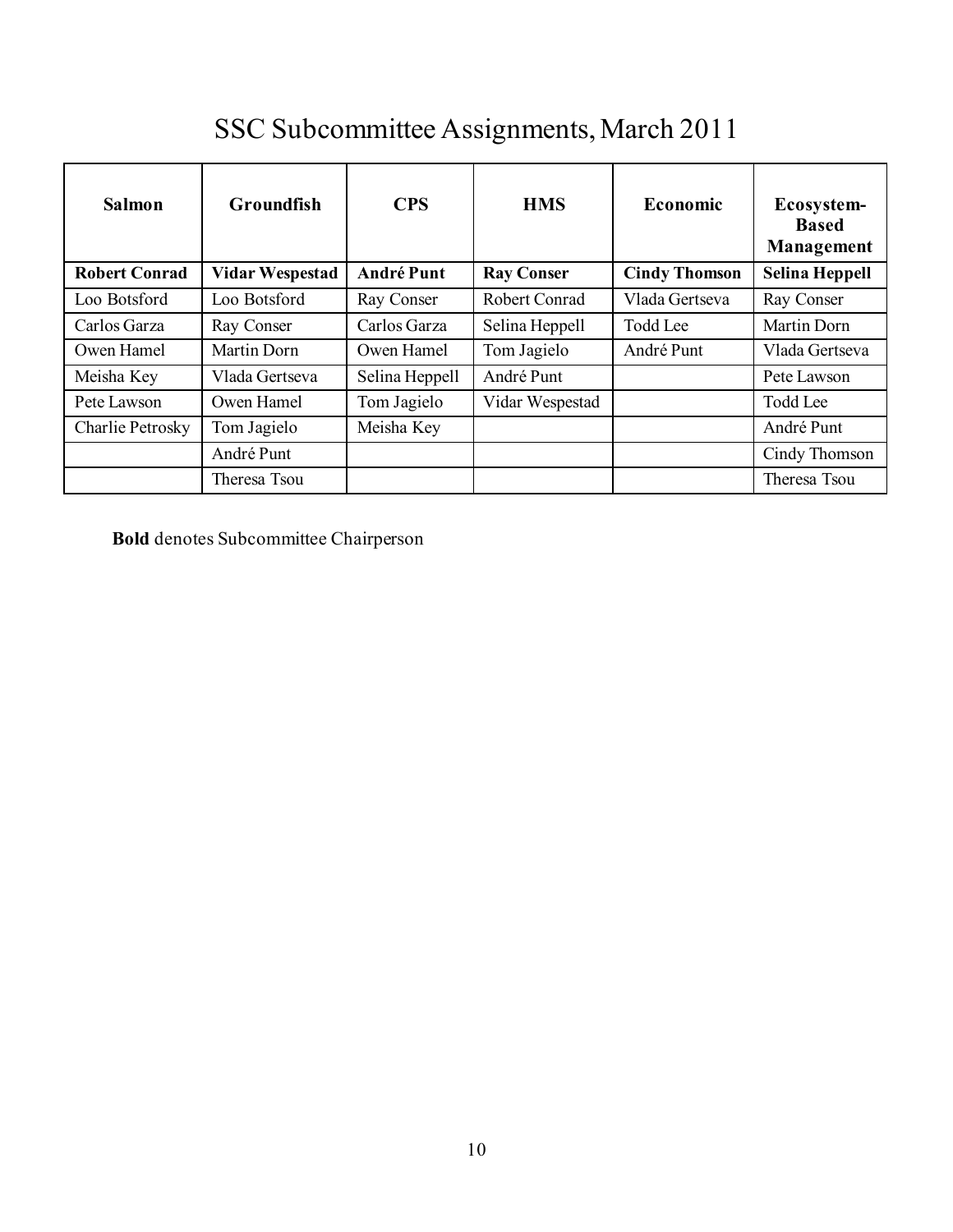| <b>2011 Review Panels</b> |                   |                                                 |                                                                         |                                                   |                                 |                                                           |
|---------------------------|-------------------|-------------------------------------------------|-------------------------------------------------------------------------|---------------------------------------------------|---------------------------------|-----------------------------------------------------------|
| As of<br>03/28/2011       | <b>Dates</b>      | Location                                        | <b>Species 1</b><br>(STAT Lead)                                         | <b>Species 2</b><br>(STAT Lead)                   | <b>SSC Reps.</b>                | <b>Additional</b><br><b>Reviewers</b>                     |
| CPS Panel 1               | Feb 2-5           | La Jolla                                        | Methodology Review                                                      | N/A                                               | <b>Punt-Chair</b><br>$Dorn-2nd$ | CIE1: Gerlotto,<br>CIE 2: Rune Godø,<br>CIE 3: Simmonds   |
| Whiting                   | Feb. 7-11         | Seattle, WA                                     | Pacific hake / Whiting                                                  | N/A                                               | <b>Jagielo</b>                  | CIE 1: Jiao<br>CIE 2: Wheeler<br>CIE3: Cardinale          |
| GF Panel 1                | Apr 25-29/        | <b>SWFSC Santa</b><br>Cruz Lab                  | Data Poor Methods / Examples                                            | N/A                                               | Dorn-Chair<br>$Punt-2nd$        | CIE 1: Stokes<br>CIE 2: Hernan Roa-Ureta<br>Add.: Berkson |
| CPS Panel 2               | May 2-6           | <b>SWFSC</b><br>La Jolla                        | Pacific Mackerel (Crone)                                                | N/A                                               | <b>Punt-Chair</b><br>$Key-2nd$  | <b>TBD</b>                                                |
| Updates                   | June 6            | June Council<br>Meeting<br>Spokane, WA          | bocaccio (Field), canary (Wallace),<br>cowcod (Dick, data report only), | darkblotched<br>(Stephens),<br>yelloweye (Taylor) | <b>SSC GF Sub.</b>              | <b>TBD</b>                                                |
| GF Panel 2                | <b>June 20-24</b> | Hotel Deca<br>Seattle                           | Pacific ocean perch (Hamel)                                             | Petrale sole<br>(Haltuch)                         | <b>Conser</b>                   | CIE 1: Stokes CIE 2: TBD<br>Add.: Ianelli                 |
| GF Panel 3                | <b>July 11-15</b> | Hotel Deca<br>Seattle                           | Widow rockfish (He)                                                     | Spiny dogfish<br>(Gertseva)                       | <b>Tsou</b>                     | CIE 1: Stokes<br>CIE 2: TBD                               |
| GF Panel 4                | <b>July 25-29</b> | <b>NWFSC Newport</b><br><b>Research Station</b> | Sablefish (Stewart)                                                     | Dover sole (Hicks)                                | Wespestad                       | CIE 1: Stokes<br>CIE 2: TBD                               |
| GF Panel 5                | August 8-12       | <b>SWFSC Santa</b><br>Cruz Lab                  | Greenspotted rockfish (Dick)                                            | Blackgill rockfish<br>(Field)                     | Gertseva                        | CIE 1: Stokes<br>CIE 2: TBD                               |
| Mop-up                    | Sept. 26-30       | Seattle, WA                                     | Assigned, as needed                                                     |                                                   | GF Sub.                         |                                                           |
| CPS Panel 3               | October 4-7       | <b>SWFSC</b><br>La Jolla                        | Pacific Sardine (Hill)                                                  | N/A                                               | Punt – Chair<br>Conser-2nd      | <b>TBD</b>                                                |